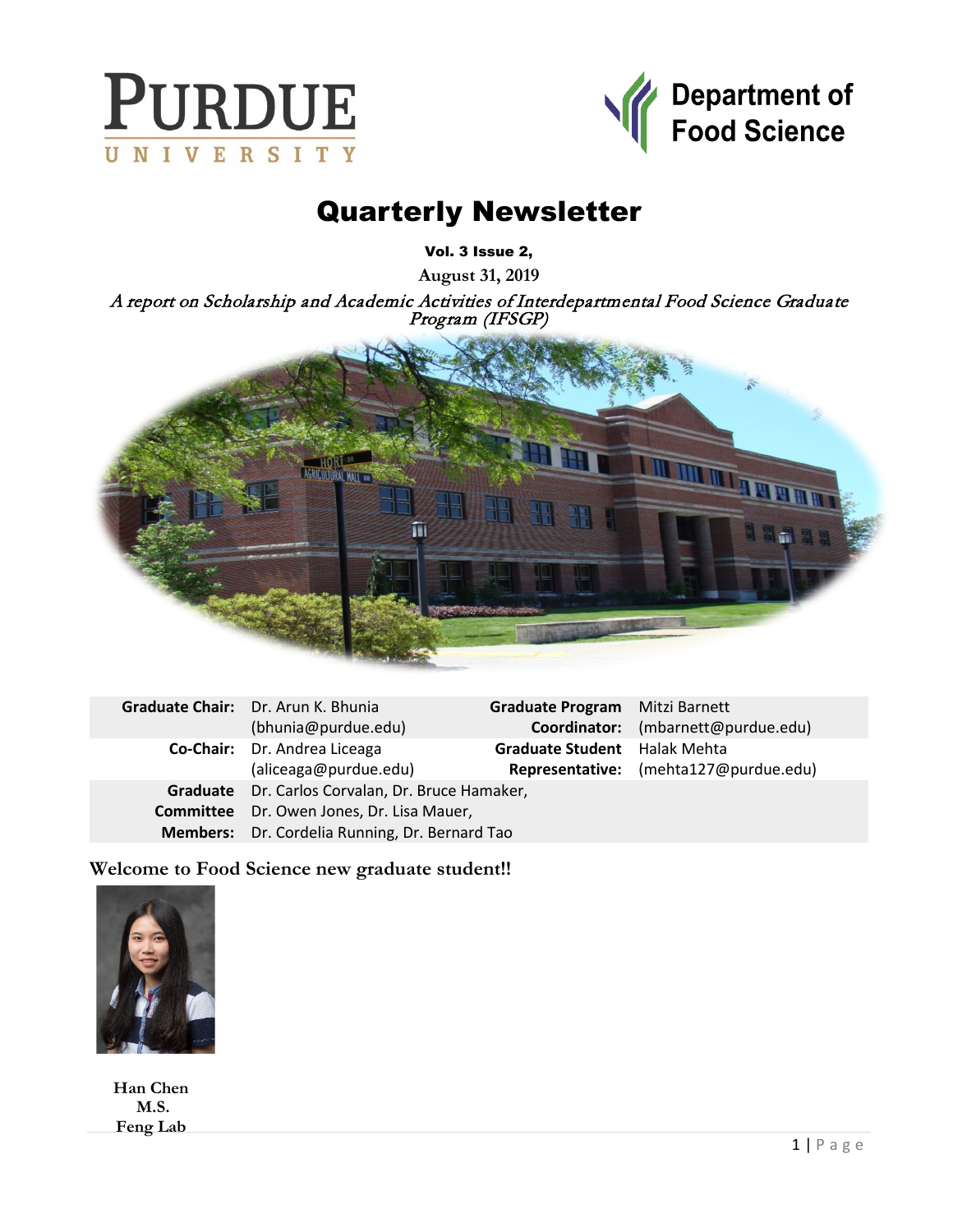# **Peer-reviewed Publications**

- 1. **Allan, M.**, Chamberlain, M.C. & **Mauer, L.J.** 2019. RH‐Temperature Stability Diagram of the Dihydrate, β‐ Anhydrate, and α‐Anhydrate Forms of Crystalline Trehalose. *Journal of Food Science*, 84(6): 1465-1476.
- 2. Bohutskyi, P., McClure, R.S., Hill, E.A., Nelson, W.C., Chrisler, W.B., Nuñez, J.R., Renslow, R.S., Charania, M.A., **Lindemann, S.R.** & Beliaev, A.S. 2019. Metabolic effects of vitamin B12 on physiology, stress resistance, growth rate and biomass productivity of *Cyanobacterium stanieri* planktonic and biofilm cultures. *Algal Research*, 42: 101580.
- 3. **Bonilla, J.C.**, Schaber, J.A., **Bhunia, A.K.** & **Kokini, J.L.** 2019. Mixing dynamics and molecular interactions of HMW glutenins, LMW glutenins, and gliadins analyzed by fluorescent co-localization and protein network quantification. *Journal of Cereal Science*. 89: 102792.
- 4. Busse, M.M., Becker, M., **Applegate, B.M.**, Camp Jr, J.W. & Blatchley III, E.R. 2019. Responses of *Salmonella* Typhimurium LT2, *Vibrio harveyi*, and *Cryptosporidium parvum* to UVB and UVA radiation. *Chemical Engineering Journal*, 371: 647-656.
- 5. Cheng, L., Zhu, X., **Hamaker, B.R.**, Zhang, H. & Campanella, O.H. 2019. Complexation process of amylose under different concentrations of linoleic acid using molecular dynamics simulation. *Carbohydrate Polymers*, 216: 157-166.
- 6. **Etter, A.J.**, **West, A.M.**, **Burnett, J.L.**, **Wu, S.T.**, **Veenhuizen, D.R.**, Ogas, R.A. & **Oliver, H.F.** 2019. *Salmonella* Heidelberg Food Isolates Associated with a Salmonellosis Outbreak Have Enhanced Stress Tolerance Capabilities. *Applied and Environmental Microbiology*, 85(16): e01065-19.
- 7. **Feng, Y.** & Bruhn, C. M. 2019. Motivators and barriers to cooking and refrigerator thermometer use among consumers and food workers: A review. *Journal of Food Protection*, 82(1): 128-150.
- 8. **Huang, J.-Y.**, Xu, F. & Zhou, W. Effect of LED irradiation on the ripening and nutritional quality of postharvest banana fruit. *Journal of the Science of Food and Agriculture,* 98: 5486–5493.
- 9. **Ismail, Y.** & **Mauer, L.J. 2019.** Phase transitions of ascorbic acid and sodium ascorbate in a polymer matrix and effects on vitamin degradation. *Journal of Food Process Engineering*, 2019: e13073.
- 10. **Jia, F**., **Barber, E.**, **Turasan, H.**, Seo, S., Dai, R., Liu, L., Li, X., **Bhunia, A.K.** & **Kokini, J. L.** 2019. Detection of Pyocyanin Using a New Biodegradable SERS Biosensor Fabricated Using Gold Coated Zein Nanostructures Further Decorated with Gold Nanoparticles. *Journal of Agricultural and Food Chemistry*, 67(16): 4603-4610.
- 11. Jo, H., **West, A.M.**, Teska, P.J., **Oliver, H.F.** & Howarter, J.A. 2019. Assessment of early onset surface damage from accelerated disinfection protocol. *Antimicrobial Resistance & Infection Control*, 8(1): 24.
- 12. **Kershaw, J.C.** & **Running, C.A.** 2019. Data approximation strategies between generalized line scales and the influence of labels and spacing. *Journal of Sensory Studies*, 34: e12507.
- 13. Kim, J.M., **Liceaga, A.M.** & Yoon, K.Y. 2019. Purification and identification of an antioxidant peptide from perilla seed (*Perilla frutescens*) meal protein hydrolysate. *Food Science & Nutrition*, 7(5): 1645-1655.
- 14. **Li, S.**, **Wu, B.**, **Fu, W.**, & **Reddivari, L.** 2019. The Anti-inflammatory Effects of Dietary Anthocyanins against Ulcerative Colitis. *International Journal of Molecular Sciences*, 20(10): 2588.
- 15. Li, X., **Maldonado, L.**, **Malm, M.**, **Rouf, T.B.**, Hua, Y. & **Kokini, J.L**. (2019). Development of hollow kafirinbased nanoparticles fabricated through layer-by-layer assembly as delivery vehicles for curcumin. *Food Hydrocolloids*, 96: 93-101.
- 16. **Lim, J.**, Kim, D.K., Shin, H., **Hamaker, B.R.** & Lee, B.-H. 2019. Different inhibition properties of catechins on the individual subunits of mucosal α-glucosidases as measured by partially-purified rat intestinal extract. *Food & Function*. 10(7): 4407-4413.
- 17. **Mahnot, N.K.**, Mahanta, C L., **Farkas, B.E.**, K**eener, K.M.** & Misra, N. 2019. Atmospheric cold plasma inactivation of Escherichia coli and *Listeria monocytogenes* in tender coconut water: Inoculation and accelerated shelf-life studies. *Food Control*, 106: 106678.
- 18. **Malm, M.J.**, Narsimhan, G. & **Kokini, J.L.** 2019. Effect of contact surface, plasticized and crosslinked zein films are cast on, on the distribution of dispersive and polar surface energy using the Van Oss method of deconvolution. *Journal of Food Engineering*, 263: 252-271.
- 19. **Mathipa, M.G.**, Thantsha, M.S. & **Bhunia, A.K.** 2019. *Lactobacillus casei* expressing Internalins A and B reduces *Listeria monocytogenes* interaction with Caco‐2 cells in vitro. *Microbial Biotechnology*, 12(4): 715- 729.
- 20. **Mathipa, M**., **Bhunia, A.K.**, and Thantsha, M.S. **2019**. Internalin AB-expressing recombinant *Lactobacillus casei* protects Caco-2 cells from *Listeria monocytogenes*-induced damages under simulated intestinal conditions. *PLoS One* 14(7): e0220321
- 21. Moro, T., Rasmussen, H. & **Hamaker, B.** 2019. Potential of prebiotic butyrogenic fibers in Parkinson's disease. *Frontiers in Neurology*, 10: 663.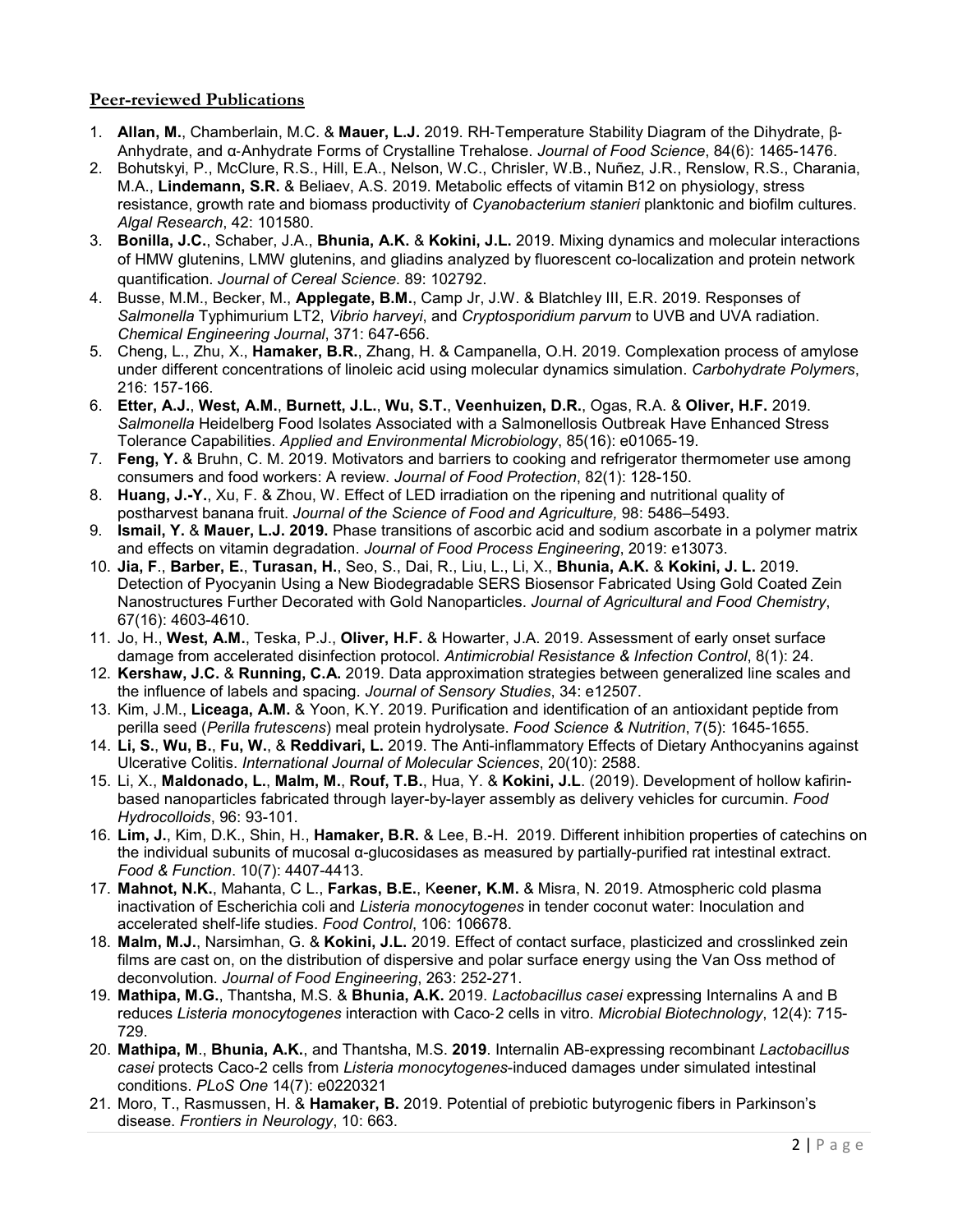- 22. Muramatsu, Y., Dolan, K.D. & **Mishra, D.K.** 2019. Factors influencing estimation of thermal inactivation parameters in low-moisture foods using a test cell. *Journal of Food Engineering*, 262: 100-108.
- 23. Nakorn, K.N., Kulrattanarak, T., **Hamaker, B R.** & Tongta, S. 2019. Starch digestion kinetics of extruded reformed rice is changed in different ways with added protein or fiber. *Food & Function*, 10: 4577-4583
- 24. Radcliffe, J.S., Brito, L.F., **Reddivari, L.**, Schmidt, M., Herman, E.M. & Schinckel, A. P. 2019. A swine model of soy protein–induced food allergenicity: implications in human and swine nutrition. *Animal Frontiers*, 9(3): 52-59.
- 25. **Rouf T.B.**, **Schmidt, G.**, Cakmak M., & **Kokini J.L.** 2019. Design and mechanistic understanding of graphene oxide reinforced zein nanocomposites with improved mechanical, barrier and thermal properties. *Journal of Material Science*, 54:12533–12552.
- 26. **Salazar, M.B.**, Cai, H., Bailey, R. & **Huang, J.-Y.** 2019. Defining nutritionally and environmentally healthy dietary choices of omega-3 fatty acids. *Journal of Cleaner Production*, 228: 1025-1033.
- 27. **Singh, A**., & **Bhunia, A.K**. 2019. Animal-Use Antibiotics Induce Cross-Resistance in Bacterial Pathogens to Human Therapeutic Antibiotics. *Current Microbiology*, 76: 1112-1117.
- 28. Song, H.-S., Lee, J.-Y., Haruta, S., Nelson, W.C., Lee, D.-Y., **Lindemann, S.R.**, Frederickson, J.K. & Bernstein, H. C. (2019). Minimal Interspecies Interaction Adjustment (MIIA): inference of neighbor-dependent interactions in microbial communities. *Frontiers in Microbiology*, 10: 1264.
- 29. **To, C.** & **Bhunia, A.K.** 2019. Three-Dimensional Vero Cell-Platform for Rapid and Sensitive Screening of Shiga-Toxin Producing *Escherichia coli*. *Frontiers in Microbiology*, 10: 949.
- 30. **Tunçil, Y.E.**, **Fevzioglu, M.**, **Arioglu-Tunçil, S.**, Ejeta, G., Campanella, O.H. & **Hamaker, B.R.** 2019. Transglutaminase Shows Better Functionality on High Digestible, High Lysine Sorghum-Wheat Composite Dough and Bread, Compared to Normal Sorghum-Wheat Composites. *Turkish Journal of Agriculture-Food Science and Technology*, 7(6): 877-882.
- 31. **Urbizo-Reyes, U.**, S**an Martin-González, M.F.**, Garcia-Bravo, J., Malo, A.L. & **Liceaga, A M.** 2019. Physicochemical characteristics of chia seed (*Salvia hispanica*) protein hydrolysates produced using ultrasonication followed by microwave-assisted hydrolysis. *Food Hydrocolloids*, 97:105187.
- 32. van der Sman, R., & **Mauer, L.J**. 2019. Starch gelatinization temperature in sugar and polyol solutions explained by hydrogen bond density. *Food Hydrocolloids*, 94: 371-380.
- 33. Whited, T., **Feng, Y.**, & Bruhn, C. M. 2019. Evaluation of the high school food safety curriculum using a positive deviance model. *Food Control*, 96: 324-328.
- 34. Yeung, H.F., Bruhn, C., Blackburn, M., Ganthavorn, C., Martin, A., Mendoza, C., Neelon, C., Smith, M., Soule, D, Spezzano, T.M., **Barrett, T.** & **Feng, Y.** 2019. Evaluation of in-person and on-line food safety education programs for community volunteers. *Food Control*, 99, 34-39.
- 35. Yue, Y., Shen, P., Chang, A. L., Qi, W., **Kim, K.-H.**, Kim, D., & Park, Y. 2019. trans-Trismethoxy resveratrol decreased fat accumulation dependent on fat-6 and fat-7 in *Caenorhabditis elegans*. *Food & Function*, 10: 4966-4974.
- 36. Zengler, K., Hofmockel, K., Baliga, N.S., Behie, S.W., Bernstein, H.C., Brown, J.B., Dinneny, J.R., Floge, S.A., Forry, P., Hess, M., Jackson, S.A., Jansson, C., **Lindemann, S.R.**, Pett-Ridge, J., Maranas, C., Venturelli, O.S., Wallenstein, M.D., Shank, E.A. & Northen, T.R. 2019. EcoFABs: advancing microbiome science through standardized fabricated ecosystems. *Nature Methods*, 16: 567–571.
- 37. **Zhang, B.Y.**, Tong, Y., Singh, S., Cai, H. & **Huang, J.-Y.** 2019. Assessment of carbon footprint of nanopackaging considering potential food waste reduction due to shelf life extension. *Resources, Conservation & Recycling*, 149: 322-331.
- 38. **Zhang, X.**, **Chen, T.**, **Lim, J.**, **Xie, J.**, **Zhang, B.**, **Yao, T.**, & **Hamaker, B.R.** 2019. Fabrication of a soluble crosslinked corn bran arabinoxylan matrix supports a shift to butyrogenic gut bacteria. *Food & Function*, 10: 4497-4504.
- 39. Zhuang, H., Feng, T. & **BeMiller, J.N.** 2019. Effects of hydrocolloids on normal maize starch and its distarch phosphates. *Food Hydrocolloids*, 96: 231-245.

### **Book, Book Chapters & Conference Proceedings**

- 1. **Hamaker, B.R.**, **Tuncil, Y.E.** & **Shen, X.** 2019. Carbohydrates of the Kernel. In Corn (Third Edition) ed. Serna-Saldivar, S.O. pp.305-318. Oxford: AACC International Press.
- 2. Wongekalak, L.-O., **Hamaker, B.R.** & Hongsprabhas, P. 2019. Self-assembly of peptide-carbohydrate aggregates during in vitro gastrointestinal digestion of mungbean protein hydrolysate and mungbean protein hydrolysate-asiatic acid. The 2019 Pure and Applied Chemistry International Conference (PACCON 2019)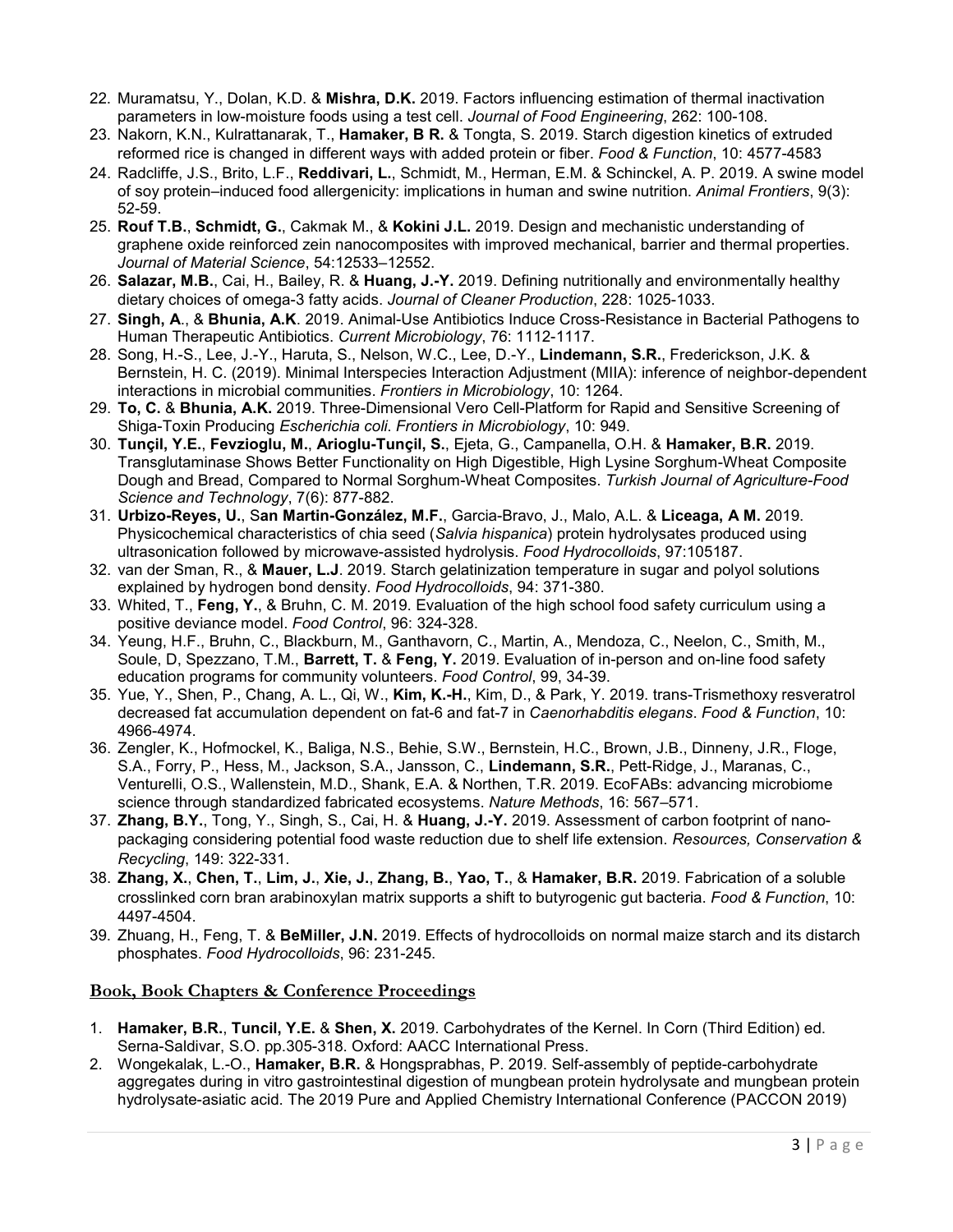# **Presentations**

- 1. **Abdelhaseib\*, M.U**., **Singh, A.K**. & **Bhunia, A.K**. 2019. SELA-Light scattering sensor for rapid multipathogen Detection. "4th International Conference on Food Microbiology and Food Market" New York, NY, March 20-21, 2019. **[\*Recipient of best poster award]**.
- 2. **Bao, Y.**, **Reddivari, L., Xu, Q.** & **Huang, J.-Y.** Enhancement of phenolic compounds extraction from tomato pomace by high voltage atmospheric cold plasma. Institute of Food Technologists Annual Meeting. New Orleans, USA. June 2-5, 2019.
- 3. **Bhunia, A.K**. 2019. Foodborne Disease Prevention Strategies: Biosensors and Probiotic Vaccine. King Abdulaziz University, Jeddah, Saudi Arabia; March 5-7, 2019 (**Invited talk**).
- 4. **Bhunia, A.K**. 2019. Global Food Safety Issues, and Solutions" (**Keynote Talk**). AgroFood2019, Istanbul, Turkey, June 20-21, 2019
- 5. **Bhunia, A.K**. 2019. Impact of environmental and host induced stress on pathogenesis and microbial detection. AgroFood2019, Istanbul, Turkey, June 20-21, 2019. (**Invited talk**)
- 6. **Bhunia, A.K**. 2019. Molecular Mechanism of *Listeria monocytogenes* Infection and Disease Prevention using a Next-Generation Bioengineered Probiotic" IIT-Delhi, India June 26, 2019. (**Invited talk**)
- 7. **Bhunia, A.K**. 2019. Mechanism of *Listeria monocytogenes* Pathogenesis and Next-Generation Bioengineered Probiotic Approach in Prevention. West Bengal University of Animal and Fishery Sciences, Belgachia, Kolkatta, WB, India. July 9, 2019. (**Invited talk**)
- 8. **Bhunia, A.K**. 2019. Next-generation bioengineered probiotic approach in preventing enteric pathogen infection. Visva-Bharati University, Santiniketan, West Bengal, India, July 12, 2019. (**Invited talk**)
- 9. **Bonilla, J.**, Schaber, J., **Bhunia, A.** & **Kokini, J.L.** 2019. Fluorescent Visualization and Image Analysis of Gliadins, Low Molecular Weight Glutenins, and High Molecular Weight Glutenins at Different Stages of Dough Mixing in a Farinograph. Institute of Food Technologists, Annual Meeting. New Orleans, LA, June 2-5, 2019.
- 10. Bowen, K.J., Kris-Etherton, P.M., Jones, P.J. & **Reddivari, L.** 2019. Abstract P293: Effects of Diets That Vary in Fatty Acid Composition on Fecal Short-chain Fatty Acid Levels and Their Relationship with Circulating Lipids and Lipoproteins. Circulation, 139(Suppl\_1), AP293-AP293.
- 11. **Chapa. J.**, **Salazar, M.B.**, Kipp, S., Cai, H. & **Huang, J.-Y.** Effects of seasonality and locality on the environmental footprint of blueberries. 26th CIRP Life Cycle Engineering Conference. West Lafayette, USA. May 7-9, 2019.
- 12. **Cladis, D.P**., Andolino, C. Calvert, R. **Running, C.R.** 2019. Demonstrating protein functionality in foods: an innovative teaching lab for students in any setting. Institute of Food Technologists Nat'l Meeting, New Orleans, LA, June 3, 2019. Poster Presentation #P02-001.
- 13. **Cladis, D.P**., **Debelo, H.**, **Ferruzzi, M.G.**, **Weaver, C.M.** 2019. Colonic Metabolism of Blueberry Polyphenols in Ovariectomized Rats Increases in a Dose-Response Fashion. ASN Nutrition Nat'l Mtg., Baltimore, MD, June 11, 2019. Oral Presentation.
- 14. **Cladis, D.P.,** Debelo, J., Ferruzzi, M.G., Weaver, C.M. 2019. Colonic Metabolism of Blueberry Polyphenols in Ovariectomized Rats Increases in a Dose-Response Fashion. ASN Nutrition Nat'l Mtg., Baltimore, MD, June 8, 2019 Poster Presentation #OR34-06-19.
- 15. **Cladis, D.P***.*, **Debelo, H**., **Ferruzzi, M.G., Weaver, C.M.** 2019. Colonic Metabolism of Blueberry Polyphenols in Ovariectomized Rats Increases in a Dose-Response Fashion. Office of Interdepartmental Graduate Programs Spring Poster Session, West Lafayette, IN, May 1, 2019 Poster Presentation.
- 16. Cooper, K., **Cladis, D.P**. 2019. Quantification and Analysis of Blueberry Polyphenols. Purdue Undergraduate Research Conference, West Lafayette, IN, April 9, 2019. Poster Presentation #163b.
- 17. Doh, I.-J., Min, H.J., **Coronel-Aguilera, C.**, **Lim, T.**, **Applegate, B.M.**, & Bae, E. 2019. Portable bioluminescence detection for food safety: smartphone vs. silicon photomultiplier. Paper presented at the Sensing for Agriculture and Food Quality and Safety XI.
- 18. Esmaeilzadeh, H., **Cladis, D.P.**, Silva Serpa, P.B., Lachcik, P.J., **Weaver, C.M.**, dos Santos, A.P. 2019. Effects of blueberry toxicity on reactive oxygen species production and red blood cell morphology. Purdue International Scholar Research Symposium, West Lafayette, IN, April 17, 2019. Poster Presentation.
- 19. Hudson. J.L., Braun E., Wang Y., **Hayes, A.M.R**., Hill, E.R., Couture, S.C., Douglas, S.M., Reister, E.J., Hunter, S.R., Cheon, E., McGowan, B., Gunaratna, **Mattes, R.D**., **Higgins, K.A.** 2019. Systematic review and meta-analysis on the effect of portion size and ingestive frequency on energy intake and body weight among adults in randomized controlled trials. Nutrition 2019. American Society for Nutrition Annual Meeting, Baltimore, Maryland, USA. Poster Presentation. June 2019.